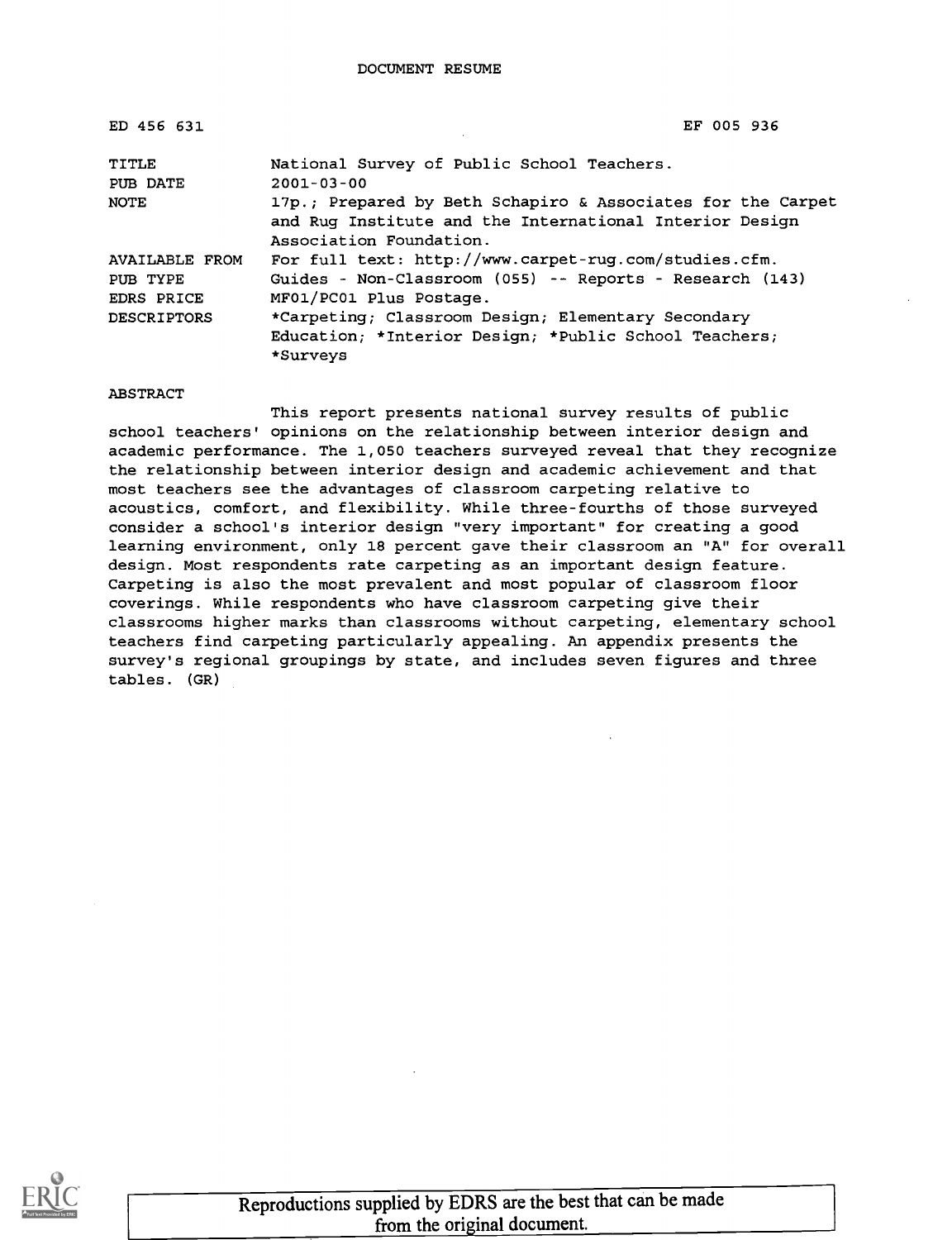# E) Beth Schapiro&Associates

Research ? Strategy ? Results

127 Peachtree Street, N.E. Suite 812 Atlanta, Georgia 30303 404-584-5215 404-581-0058 Fax www.bethschapiro.com

#### NATIONAL SURVEY OF PUBLIC SCHOOL TEACHERS

#### Prepared for

#### THE CARPET AND RUG INSTITUTE AND THE INTERNATIONAL INTERIOR DESIGN ASSOCIATION FOUNDATION

Full text available at:

http://www.carpet-rug.com/studies.cfm

#### March 2001

PERMISSION TO REPRODUCE AND DISSEMINATE THIS MATERIAL HAS BEEN GRANTED BY

Steven J. Phillips

TO THE EDUCATIONAL RESOURCES INFORMATION CENTER (ERIC)

1

2

U.S. DEPARTMENT OF EDUCATION Office of Educational Research and Improvement EDUCATIONAL RESOURCES INFORMATION

CENTER (ERIC) This document has been reproduced as received from the person or organization originating it.

0 Minor changes have been made to improve reproduction quality.

Points of view or opinions stated in this document do not necessarily represent official OERI position or policy.

BEST COPY AVALABLE

EF 005 936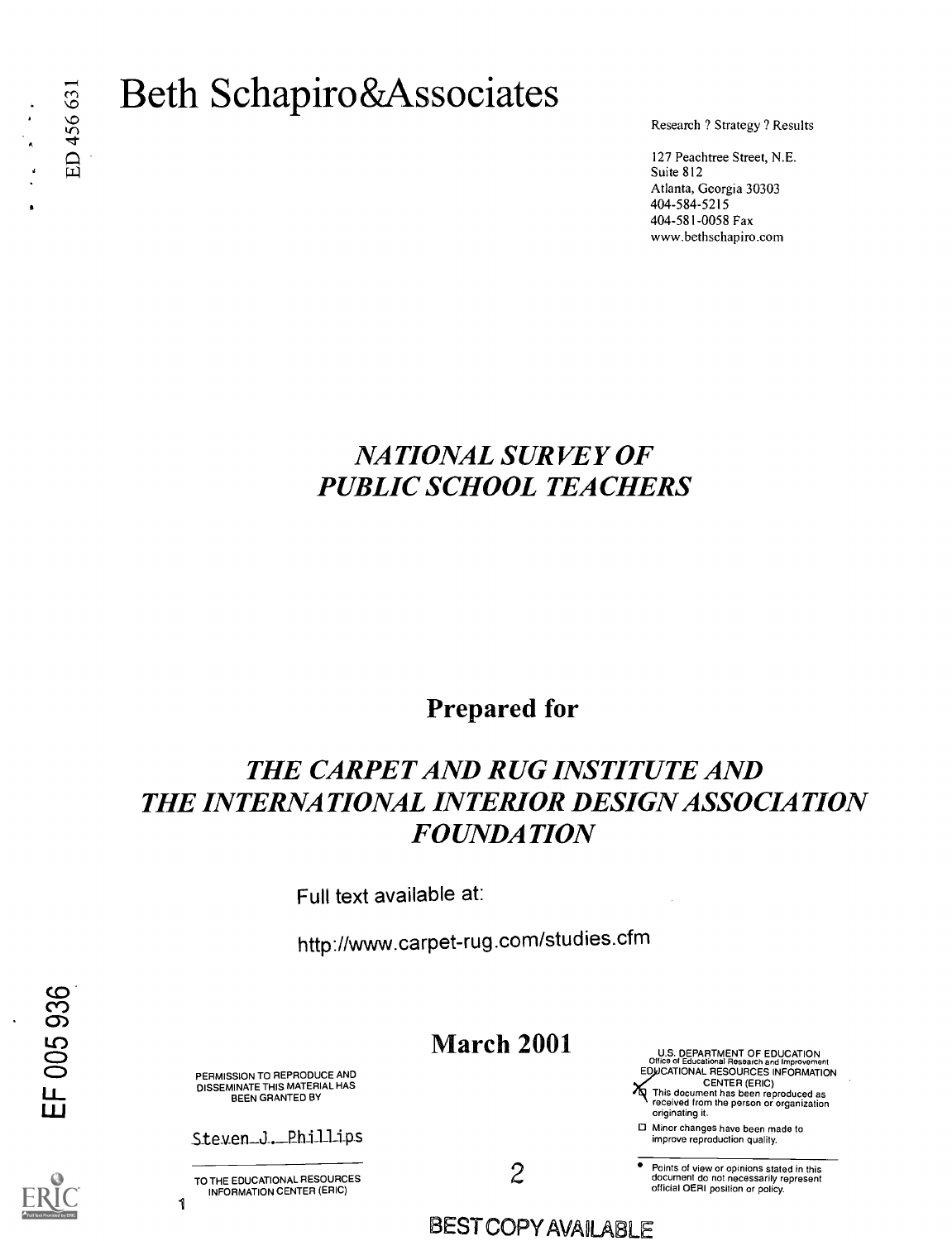## LIST OF TABLES AND FIGURES

| FIGURE 5: CLEANING AND MAINTENANCE OF FLOOR COVERING 10 |  |
|---------------------------------------------------------|--|
|                                                         |  |
|                                                         |  |
|                                                         |  |



 $\mathcal{L}^{\text{max}}_{\text{max}}$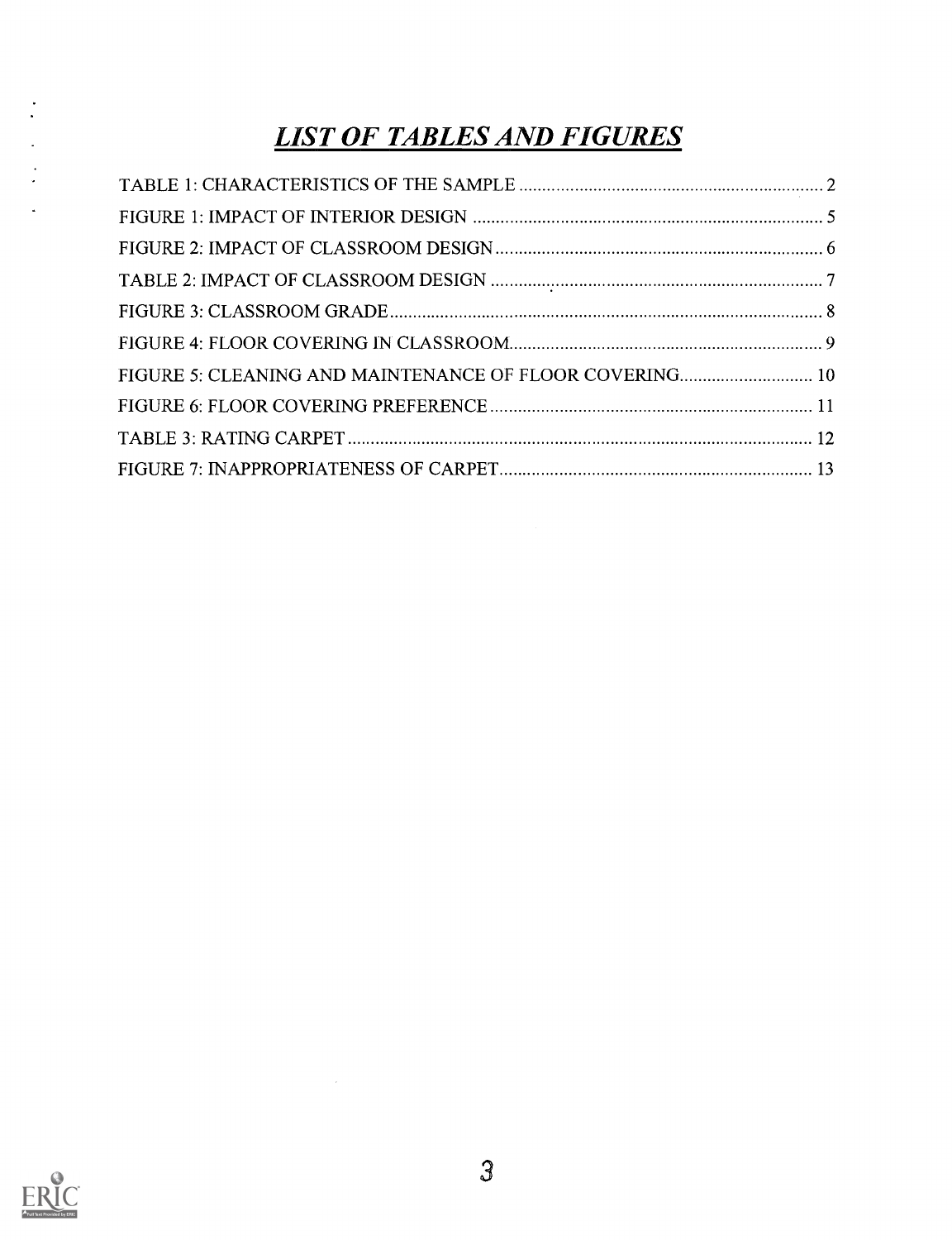#### INTRODUCTION AND METHODOLOGY

This report presents the findings of a national survey conducted by Beth Schapiro  $\&$ Associates of public school teachers. The survey, which examines teachers' opinions regarding the relationship between interior design and academic performance, was conducted for the Carpet and Rug Institute and the International Interior Design Association Foundation.

The poll was conducted August 18-24, 2000 among a nationwide sample of 1,050 public school teachers. Professional interviewers contacted respondents by phone and administered a questionnaire that required approximately 10 minutes to complete. The sample is stratified by region and grade level.<sup>1</sup> The margin of error for the full sample is  $\pm 3\%$ , while the margin of error for subgroups is somewhat higher.

The Executive Summary details the key overall findings from the study. Pages five-13 illustrate responses to questions from the survey. Throughout the report, subgroups that are significantly different from the sample as a whole are highlighted in bullet points. Subgroups are analyzed according to region, gender, grade level, number of years in education, age of school, the type of floor covering a respondent has in the classroom, and whether carpet is appropriate in a respondent's classroom. Also, respondents who both want carpet in their classrooms and have a classroom in which carpet is appropriate are analyzed as a separate subgroup. Table 1 illustrates the composition of the sample according to these various characteristics. It is important to note the percentages of each demographic category and to keep the relative size in mind when comparisons are made throughout the report. In addition, due to rounding whole numbers, there are instances where tables do not sum to 100% and may have a variance of  $\pm$ 2%.

For the purpose of analysis, the U.S. is divided into the following six regions: South, Northeast, Midwest, Mountain/Farm, Southwest, and West Coast. Appendix A lists the states in each of these regions. Beth Schapiro&Associates

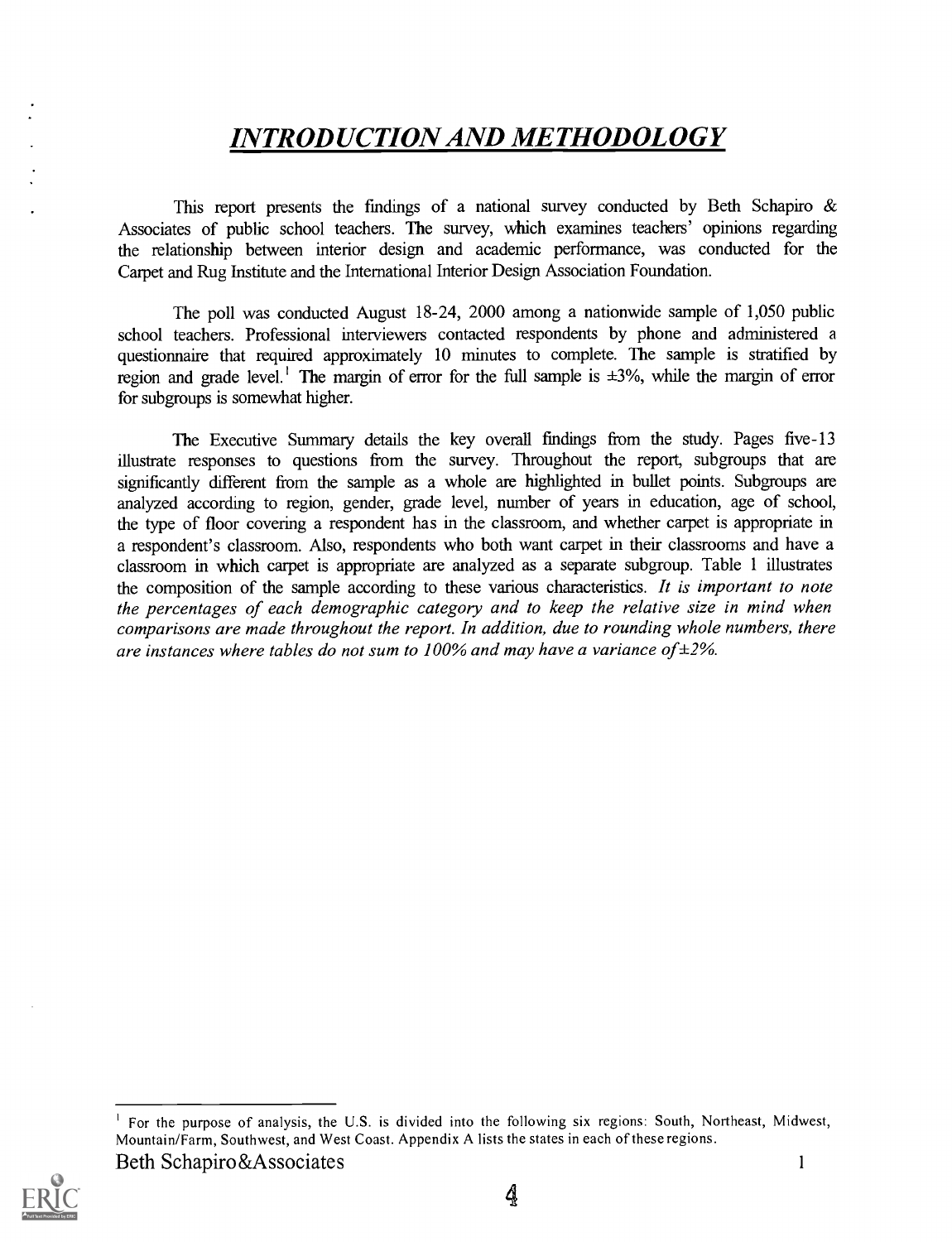| <b>TABLE 1: CHARACTERISTICS OF THE SAMPLE</b> |                          |     |  |
|-----------------------------------------------|--------------------------|-----|--|
| <b>Region</b>                                 | West Coast               | 13% |  |
|                                               | South                    | 24% |  |
|                                               | Mountain/Farm            | 10% |  |
|                                               | Midwest                  | 18% |  |
|                                               | Northeast                | 22% |  |
|                                               | Southwest                | 13% |  |
| <b>Gender</b>                                 | Male                     | 15% |  |
|                                               | Female                   | 85% |  |
| <b>Years in education</b>                     | $1-5$                    | 15% |  |
|                                               | $6 - 10$                 | 17% |  |
|                                               | $11 - 20$                | 30% |  |
|                                               | Over <sub>20</sub>       | 38% |  |
| <b>Grade level of school</b>                  | Elementary               | 53% |  |
|                                               | Middle/junior high       | 22% |  |
|                                               | High                     | 24% |  |
| Age of school                                 | $1 - 5$                  | 13% |  |
|                                               | $6 - 15$                 | 13% |  |
|                                               | 16-25                    | 15% |  |
|                                               | 26-40                    | 33% |  |
|                                               | Over <sub>40</sub>       | 23% |  |
|                                               | Don't know               | 3%  |  |
| Floor covering in                             | Carpet                   | 42% |  |
| respondent's classroom                        | Hardwood                 | 3%  |  |
|                                               | Linoleum/vinyl           | 15% |  |
|                                               | Tile                     | 25% |  |
|                                               | Combination              | 12% |  |
|                                               | Other                    | 2%  |  |
| <b>Appropriateness of carpet</b>              | Inappropriate/has carpet | 11% |  |
|                                               | Inappropriate/no carpet  | 21% |  |
|                                               | Appropriate/has carpet   | 30% |  |
|                                               | Appropriate/no carpet    | 36% |  |
|                                               |                          |     |  |



 $\mathcal{O}$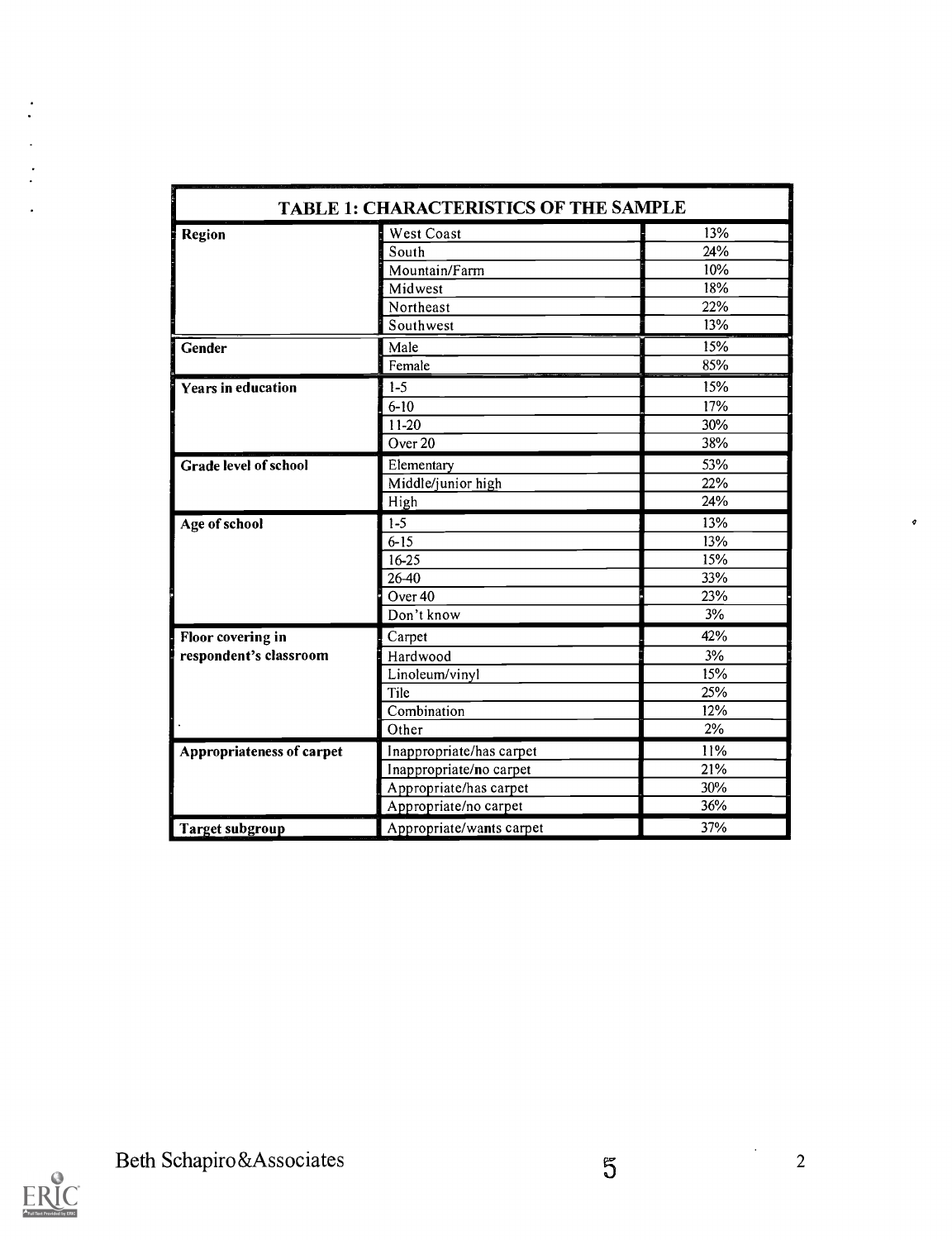#### EXECUTIVE SUMMARY

Overwhelmingly, teachers recognize the relationship between interior design and academic achievement. The results of this survey indicate that teachers across the country and from all grade levels realize that a well-designed classroom enhances their ability to teach and their students' ability to learn. The results also suggest that most teachers see the advantages of carpet in the classroom, particularly the acoustics, comfort, and flexibility of carpet. Below, we highlight some of the study's key findings.

#### **Overall**

- ? ? Good interior design leads to a good learning environment: Almost three-fourths of those surveyed consider a school's interior design "very important" for creating a good learning environment.
- ? ? Well-designed classrooms improve learning and achievement: Thirty-seven percent (37%) believe classroom design has a "very strong impact" on student learning and achievement. Another 55% believe it has a somewhat strong impact.
- ? ? Few teachers are totally satisfied with their classrooms: Only 18% give their classroom an "A" for overall design.
- ? ? Most classroom floor coverings are at least adequately cleaned and maintained: Twenty-six percent (26%) rate their classroom floor covering as "very well" cleaned and maintained, 53% as "adequately," and 21% as "poorly."
- ? ? Teachers in newer schools recognize the importance of interior design: Consistently, teachers in newer buildings recognize that design affects academics. They also give their classrooms high marks for overall design, as well as for floor covering cleaning and maintenance.

#### **Carpet**

- ? ? Carpet scores well on the design features that count: At least two-thirds of those surveyed believe that safety, comfort, good acoustics, and flexibility are design elements that can have a very strong positive impact on learning and achievement. Majorities also agree that carpet helps prevent falls, provides comfort, absorbs noise, and allows for flexibility in the classroom.
- ? ? Carpet is both the most prevalent and most popular classroom floor covering: A plurality have carpet in the classroom and a plurality list it as their preferred classroom floor covering. Over two-thirds of those who have carpet list it as their preference.

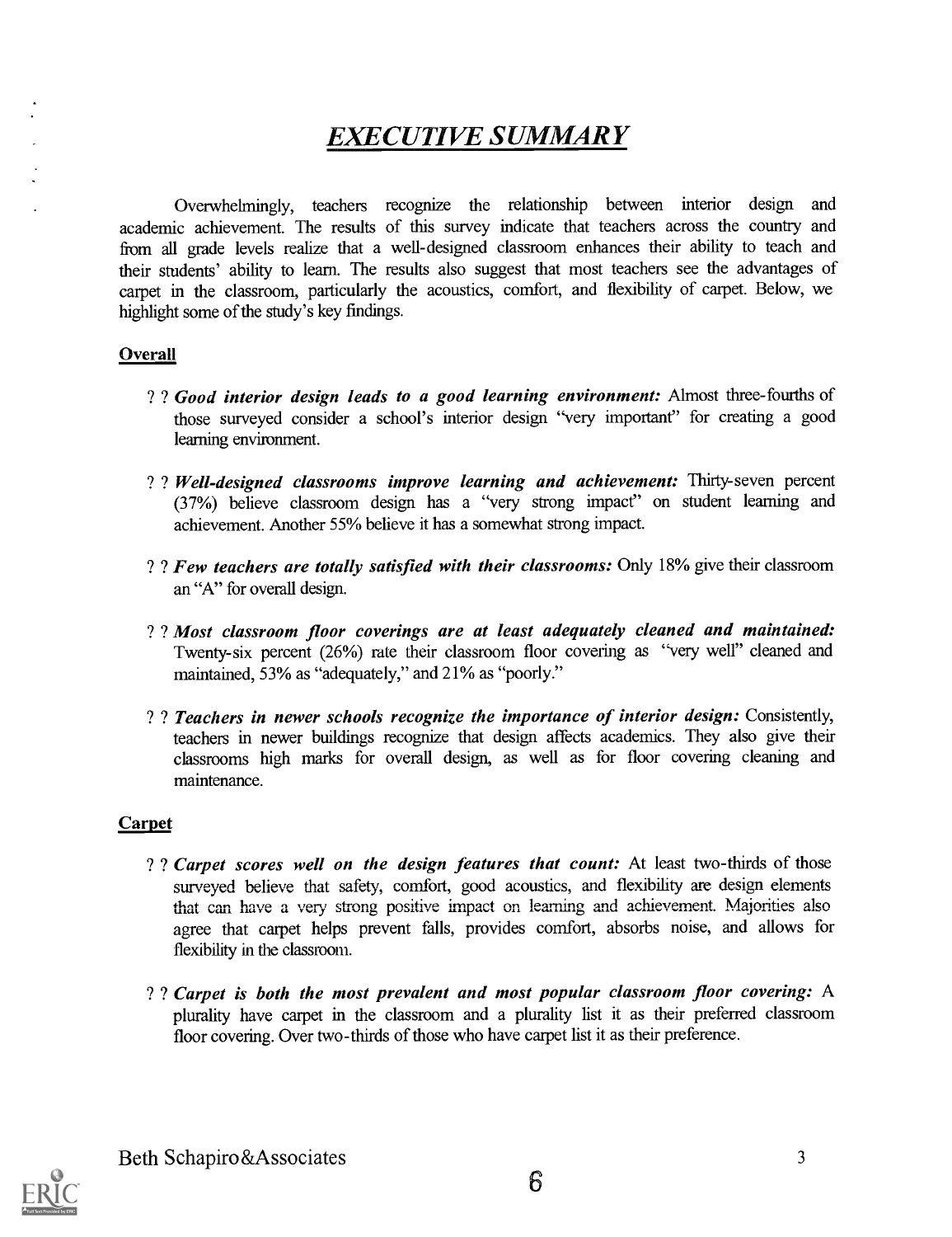- ? ? Classrooms with carpet get higher marks than those without: Teachers who have carpet give their classrooms higher grades for overall design than do those who do not have carpet. Also, those who have carpet are more likely to agree with positive statements about carpet and more likely to link design elements to academic achievement.
- ? ? Carpet is especially popular among elementary school teachers: Elementary teachers are more likely than their middle and high school counterparts to agree with positive statements about carpet and to believe it affects learning and achievement.

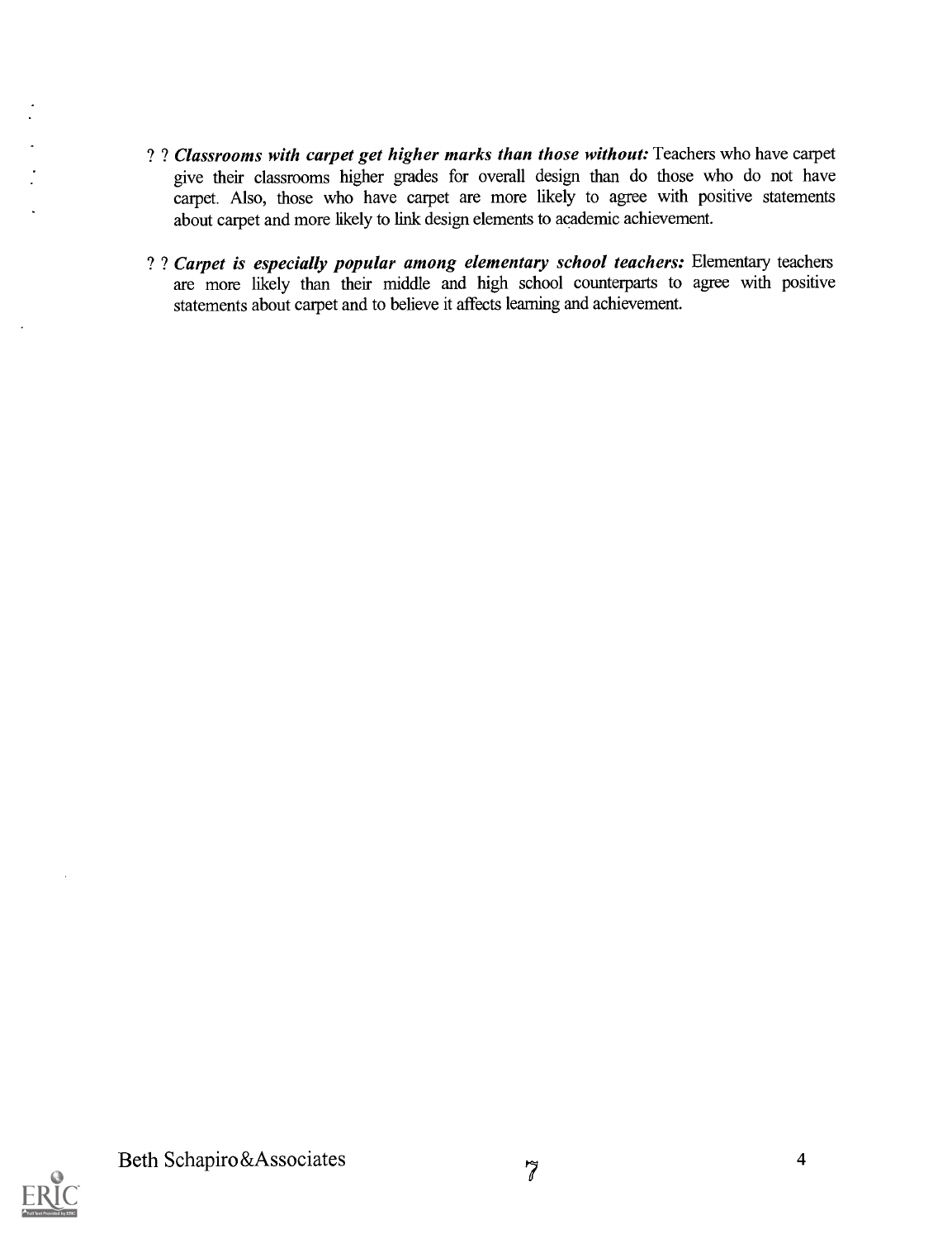# TEACHERS SEE A STRONG LINK BETWEEN INTERIOR DESIGN AND A GOOD LEARNING ENVIRONMENT, AND MOST ALSO BELIEVE INTERIOR DESIGN INFLUENCES TEACHER RETENTION AND STUDENT ATTENDANCE



- ? ? Over 60% of all demographic groups believe a school's interior design is very important for creating a good learning environment.
- ? ? Teachers with more experience and those in buildings 1-5 years old are particularly likely to see a relationship between interior design and the three items tested.

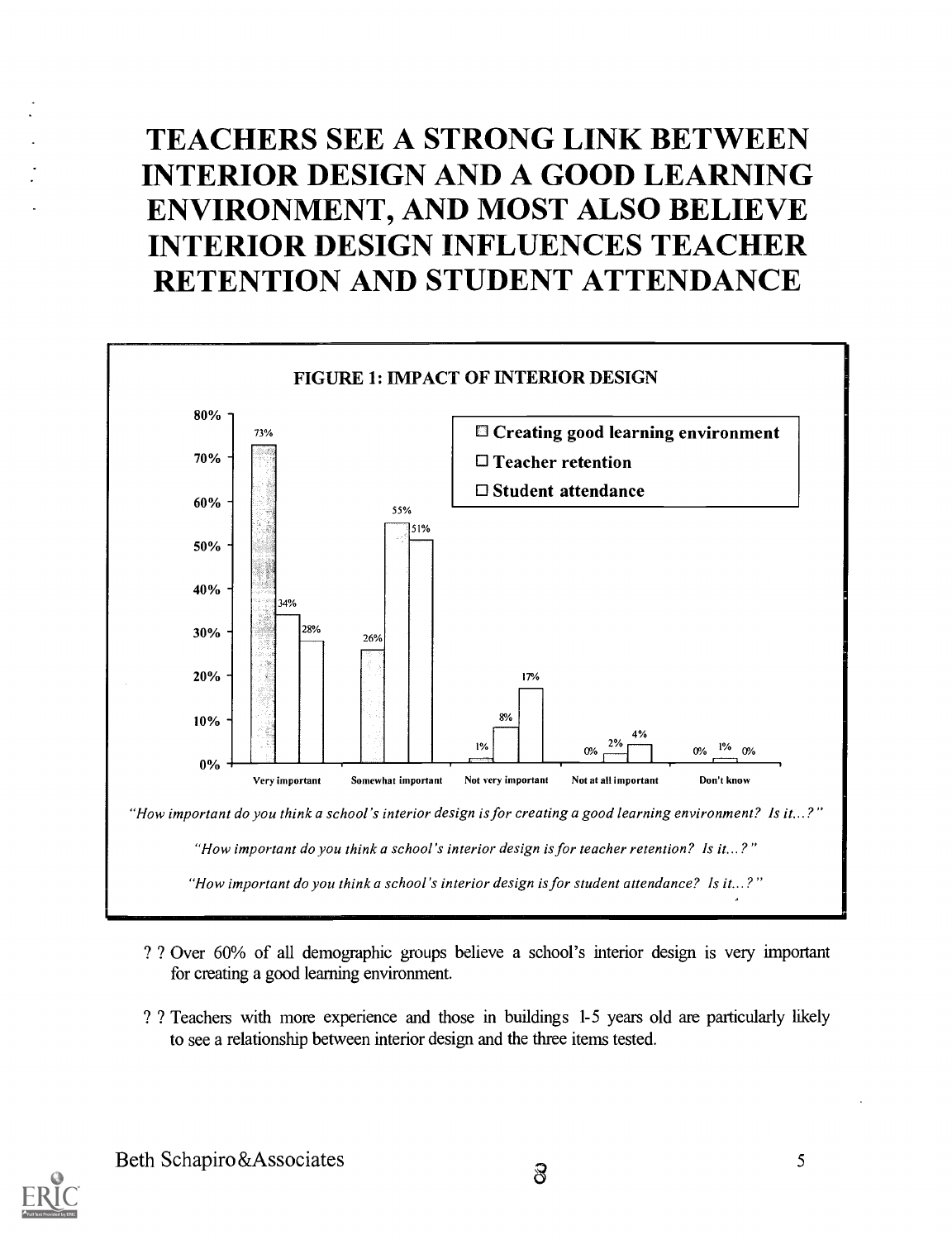# OVERWHELMINGLY, TEACHERS BELIEVE CLASSROOM DESIGN AFFECTS STUDENT PERFORMANCE



? ? Teachers in schools 1-5 years old (45% very strong impact) are more likely than others to believe that classroom design affects learning and achievement.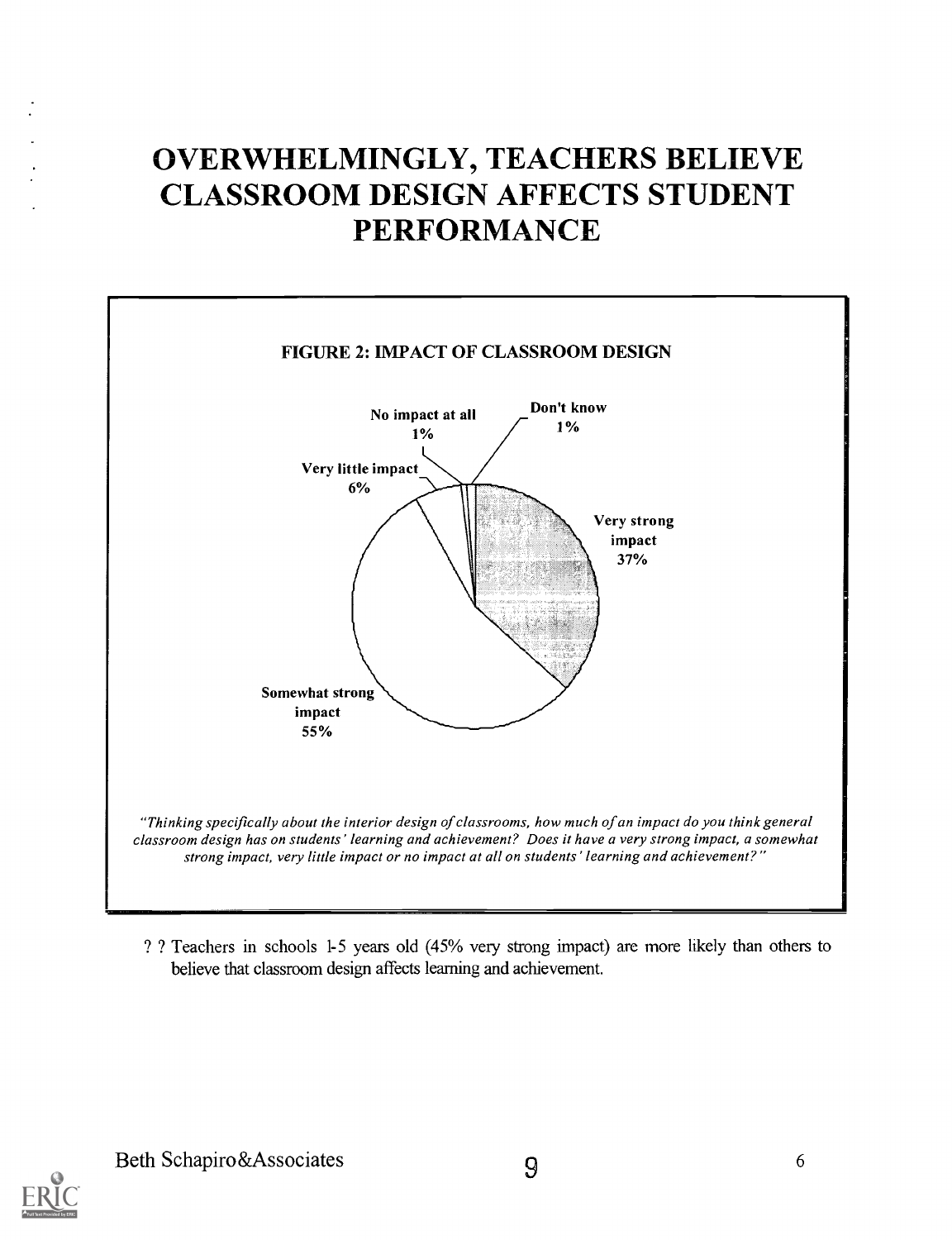# SAFETY, COMFORT, LIGHTING, AND ACOUSTICS TOP THE LIST OF DESIGN FEATURES

| <b>TABLE 2: IMPACT OF CLASSROOM DESIGN</b>                    |                          |                              |                                    |                               |  |
|---------------------------------------------------------------|--------------------------|------------------------------|------------------------------------|-------------------------------|--|
|                                                               | Verv<br>strong<br>impact | Somewhat<br>strong<br>impact | <b>Very</b><br>little/no<br>impact | Average<br>grade <sup>2</sup> |  |
| A classroom that minimizes the risk of accidents              | 88%                      | $10\%$                       | $2\%$                              | 3.3                           |  |
| Comfortable seating and work spaces for students              | 85%                      | 14%                          | 1%                                 | 2.9                           |  |
| Adequate lighting levels in the classroom                     | 84%                      | 15%                          | 1%                                 | 3.2                           |  |
| A quiet environment with good acoustics                       | 81%                      | 18%                          | $1\%$                              | 2.8                           |  |
| Ability to control heating and air conditioning               | 79%                      | 19%                          | 2%                                 | 2.0                           |  |
| Flexibility to rearrange the room                             | 67%                      | 30%                          | $4\%$                              | 3.0                           |  |
| Sufficient number of conveniently-placed electrical outlets   | 58%                      | 36%                          | 6%                                 | $2.5\,$                       |  |
| A classroom that is easy to clean and maintain                | 57%                      | 38%                          | 5%                                 | 3.0                           |  |
| Ability to control lighting in room                           | 53%                      | 40%                          | 7%                                 | 2.7                           |  |
| Tackable wall surfaces                                        | 44%                      | 43%                          | 12%                                | 2.5                           |  |
| Attractive colors, textures, and patterns of floors and walls | 32%                      | 56%                          | 12%                                | 2.7                           |  |

"Now, let's look more specifically at some design elements of a classroom. I'm going to read you a list of classroom design elements. For each one, I'm going to ask you two things. First, please tell me whether you think it has a very strong positive impact on students' learning and achievement, a somewhat strong impact, very little impact, or no impact at all on students' learning and achievement. Second, please grade your own classroom on that element, using  $A$ ,  $B$ ,  $C$ ,  $D$ , or  $F$ ."

- ? ? Elementary teachers (30% very strong impact) are more likely than middle (16%) or high school (10%) teachers to believe carpet affects learning and achievement.
- ? ? There is a linear relationship between school age and the grades assigned to design elements, with teachers from newer schools significantly more likely than those from older ones to give high grades for each of the elements included on the survey.
- ? ? Teachers with carpet in their classrooms are consistently more likely than those without to assign high marks for the elements included on the survey.

Beth Schapiro&Associates 7



<sup>&</sup>lt;sup>2</sup> The numbers in this column represent average grades. Average grades were calculated with a standard grade point average (GPA) formula using the following grading scale:  $A=4$ ,  $B=3$ ,  $C=2$ ,  $D=1$ , and  $F=0$ .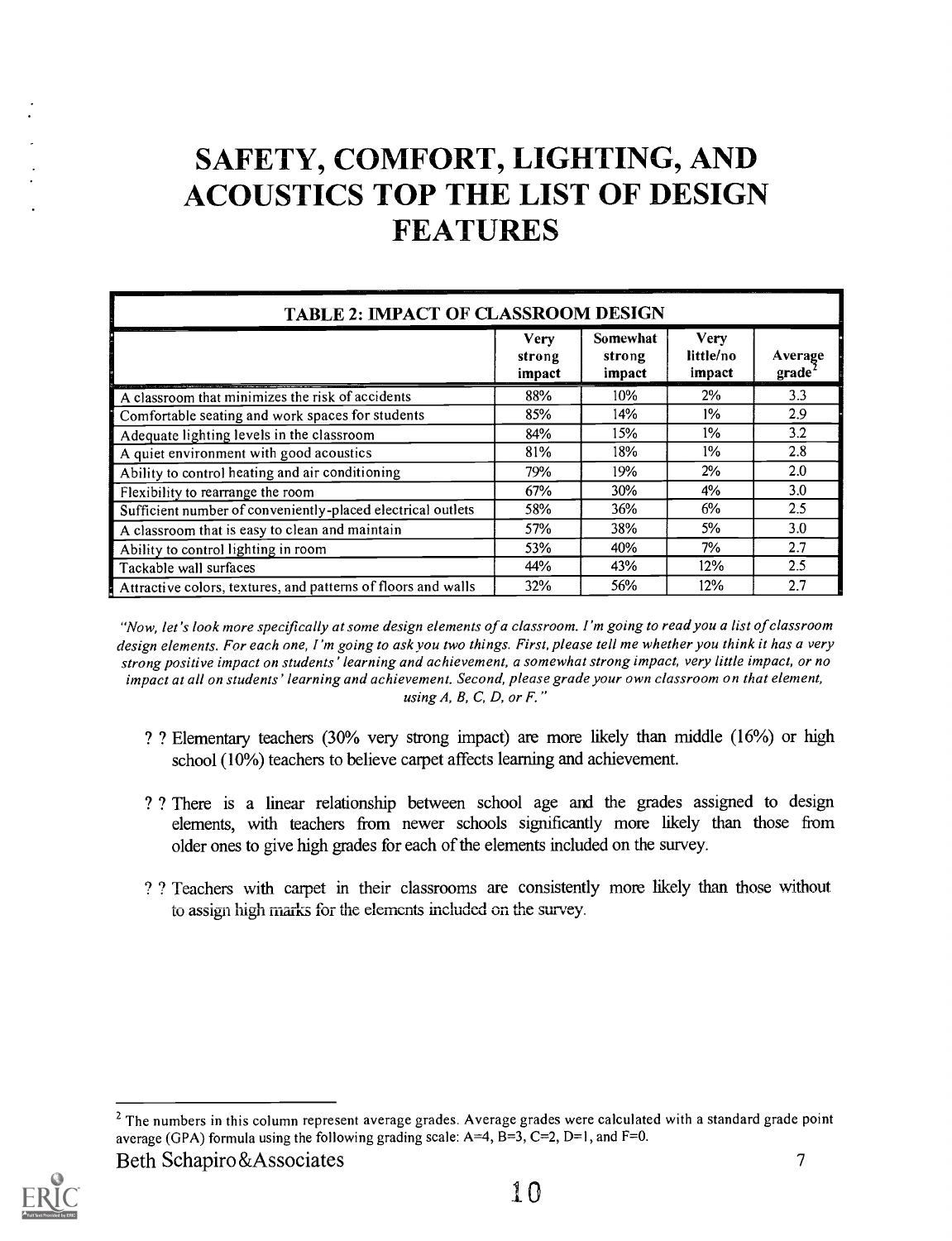#### TEACHERS ARE GENERALLY SATISFIED WITH THE OVERALL DESIGN OF THEIR **CLASSROOMS**



- ? ? Teachers from schools 1-5 years old (44%) and Southwest teachers (30%) are particularly likely to give their classrooms an "A" for overall design.
- ? ? Teachers with carpet in the classroom  $(A 23\%, B 47\%, C 20\%, D 6\%, F 4\%)$ give their classrooms higher marks than do those who do not have carpet  $(A - 13\%, B 37\%, C - 34\%, D - 12\%, F - 3\%$ .

Beth Schapiro&Associates 11

8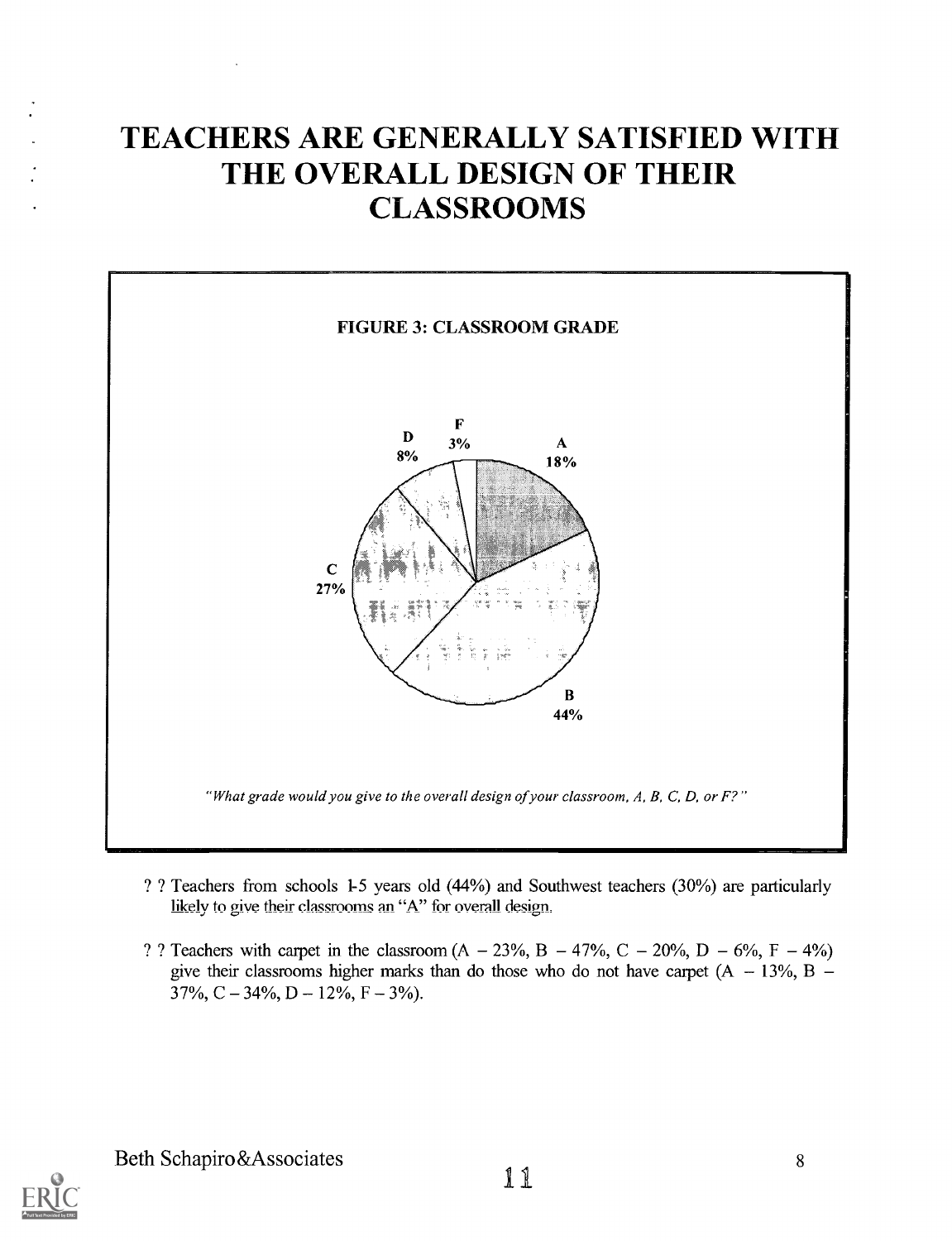# A PLURALITY OF TEACHERS HAVE CARPET IN THEIR CLASSROOMS



- ? ? The presence of carpet varies considerably by region: Mountain/Farm (61%), Southwest  $(52%)$ , West coast  $(46%)$ , Midwest  $(43%)$ , South  $(35%)$ , and Northeast  $(32%)$ . Tile is most common in the South (35%).
- ? ? Elementary teachers (46%) are more likely than their middle (40%) or high (33%) school counterparts to have carpet. Meanwhile, tile is less common among elementary school teachers (20%, compared to 32% of middle and 31% of high school teachers).
- ? There are also sharp differences according to school age:  $1-5$  years  $-47\%$  carpet,  $21\%$ tile; 6-15 years  $-63\%$  carpet, 13% tile; 16-25 years  $-47\%$  carpet, 21% tile; 26-40 years  $-$ 38% carpet, 30% tile; over 40 years 29% carpet, 30% tile.
- ? ? Sixty- four percent (64%) of those in the target subgroup (those for whom carpet is appropriate and who want carpet) have carpet in their classrooms.

Beth Schapiro&Associates 9

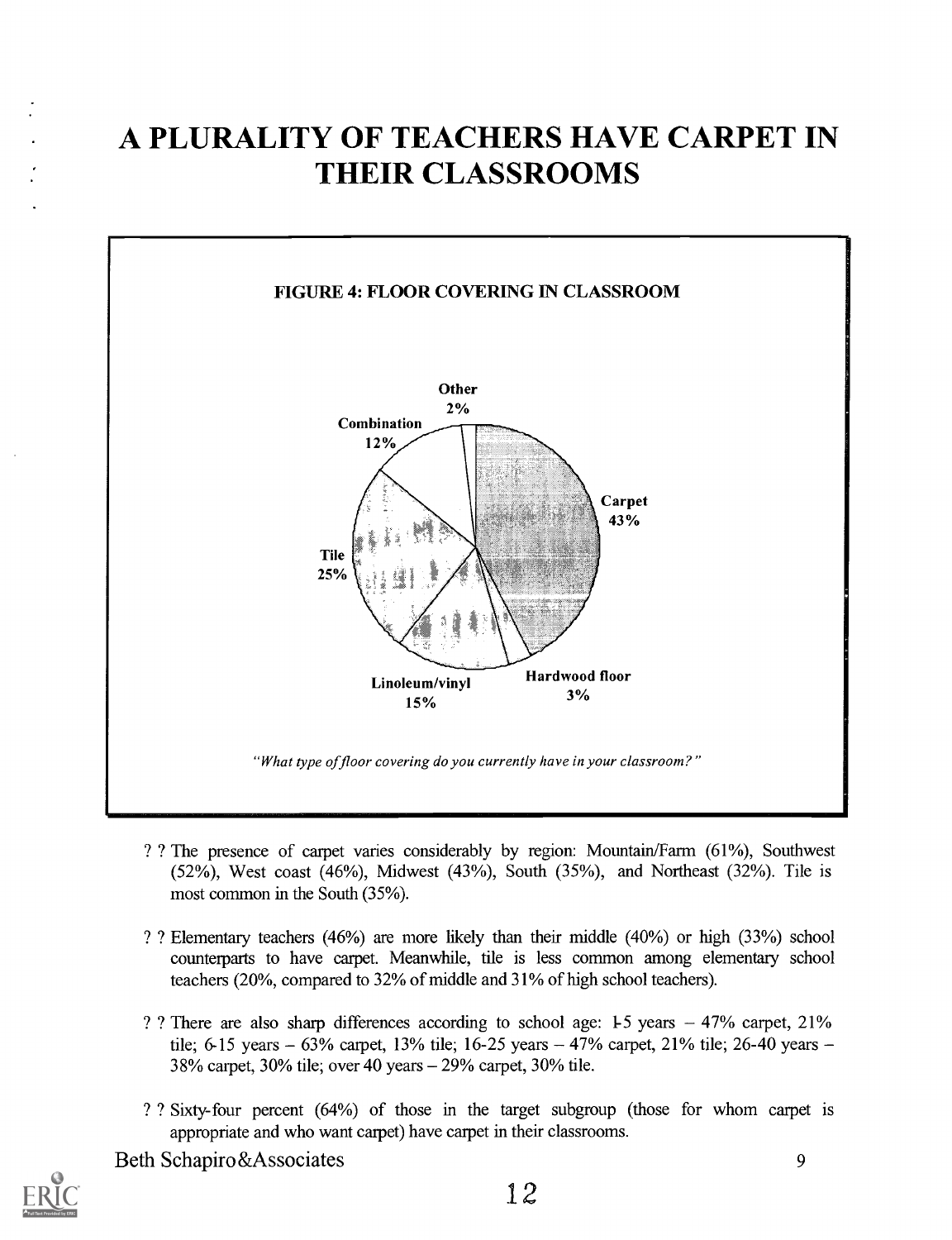# A MAJORITY RATE THE CLEANING AND MAINTENANCE OF THEIR CLASSROOM FLOOR COVERING AS ADEQUATE



- ? ? Teachers from schools 1-5 years old (43% very well), those from the Mountain/Farm region (37%), and those who have been in education 1-5 years (36%) are particularly likely to say their floor coverings are very well cleaned and maintained.
- ? ? Those from schools over 40 years old (27% poorly) are the least satisfied with the way their floor coverings are cleaned and maintained.
- ? ? There are no significant differences on this issue between those who have carpet and those who do not.



10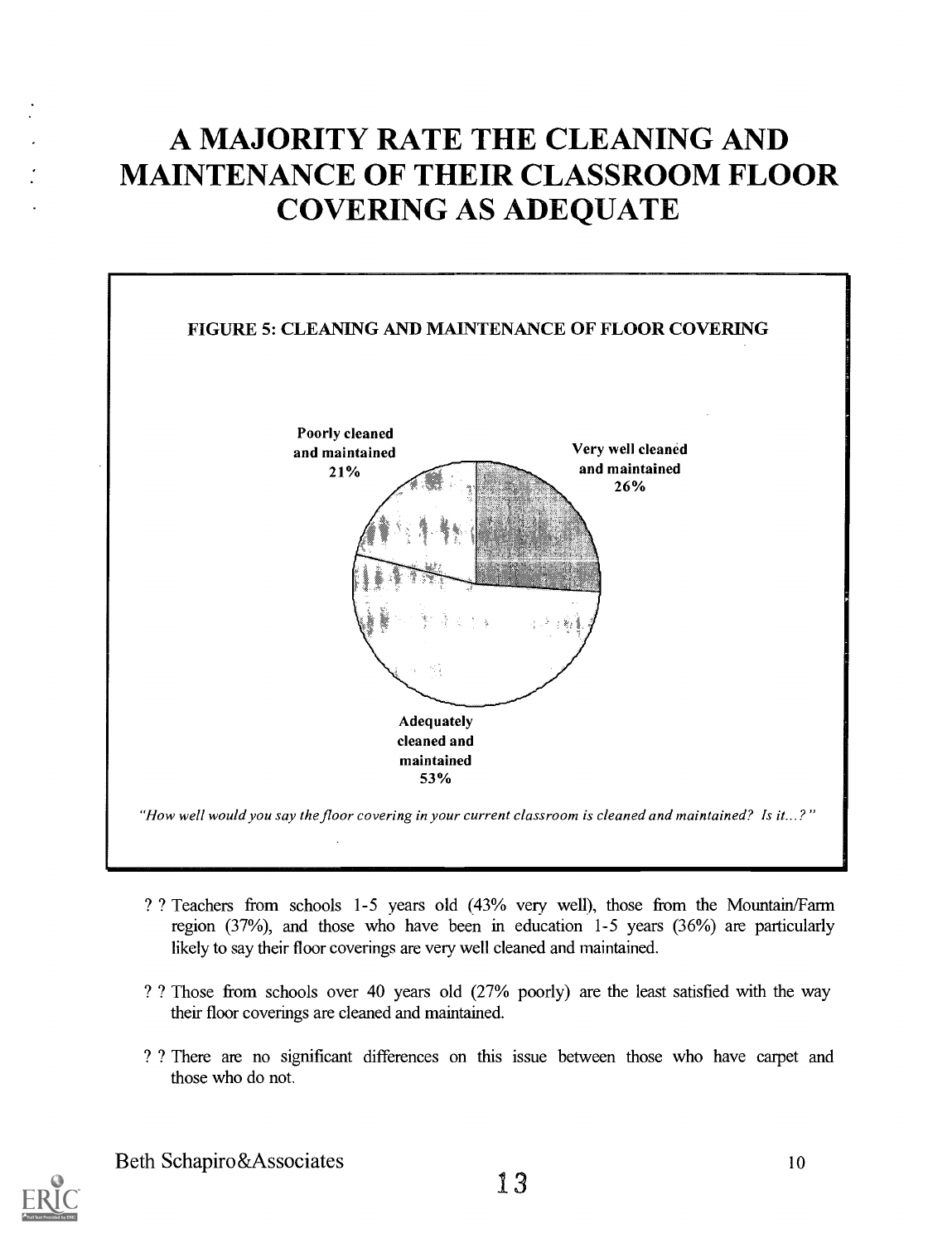# CARPET IS EASILY THE MOST POPULAR CLASSROOM FLOOR COVERING



- ? ? Teachers who have carpet in the classroom (68%) are significantly more likely than those who do not  $(31\%)$  to say carpet is their preferred floor covering.
- ? ? Carpet is most popular in regions where it is most prevalent (Southwest, Mountain/Farm) and least popular where it is least prevalent (South, Northeast).
- ? ? Seventy-nine percent (79%) of teachers who have carpet and for whom it is appropriate list it as their preferred floor covering. Thirty-nine percent (39%) of those who have it but say it is inappropriate name it as their preferred covering. Thirty-six percent (36%) of those who do not have carpet but say it is appropriate choose it as their preference. Finally, 14% of those who do not have carpet and for whom carpet is inappropriate still name it as their preferred floor covering.



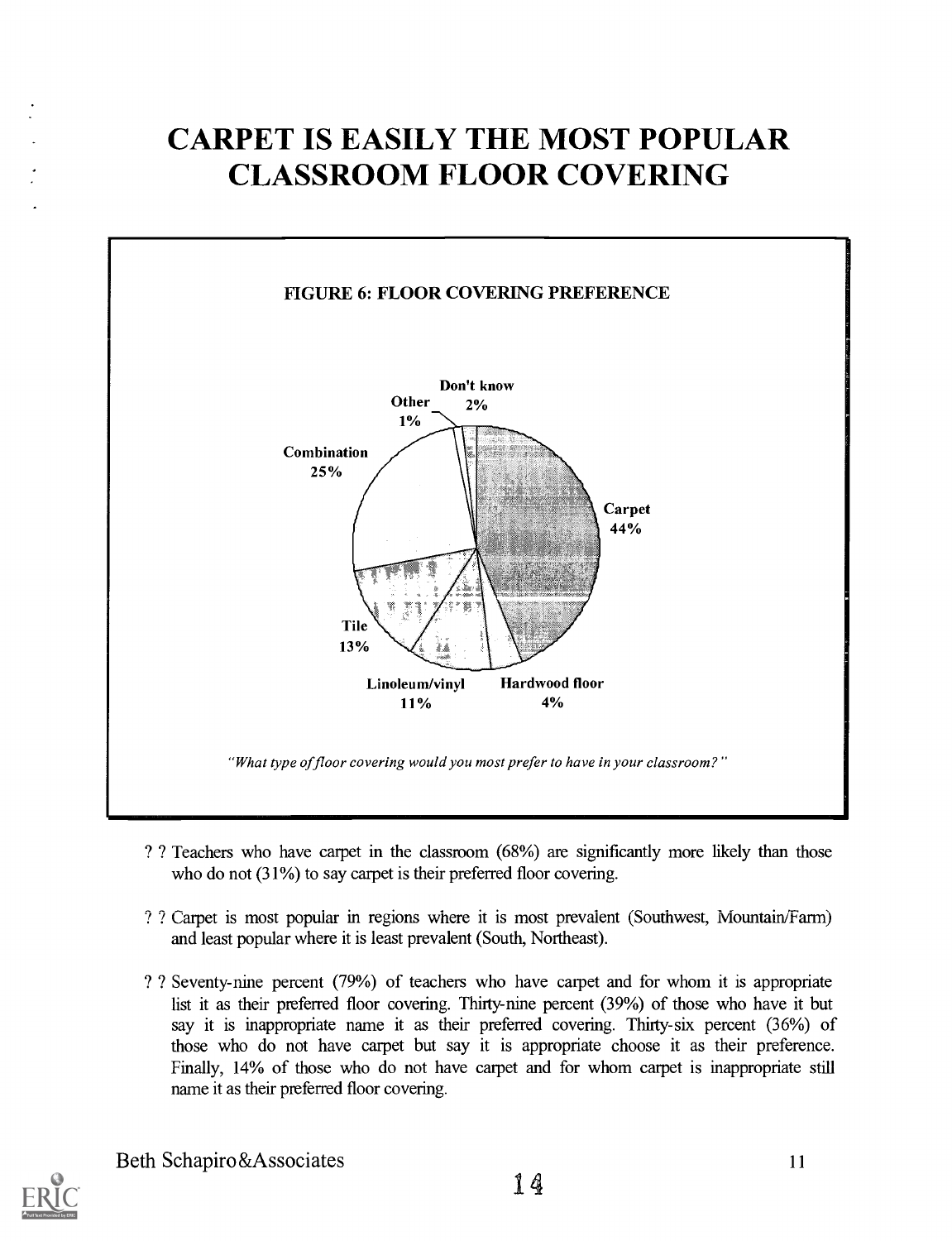# CARPET RECEIVES ITS HIGHEST MARKS FOR NOISE REDUCTION, COMFORT, AND FLEXIBILITY

| <b>TABLE 3: RATING CARPET</b>                                                                                   |                          |                   |                             |                             |               |
|-----------------------------------------------------------------------------------------------------------------|--------------------------|-------------------|-----------------------------|-----------------------------|---------------|
|                                                                                                                 | <b>Strongly</b><br>agree | Somewhat<br>agree | <b>Somewhat</b><br>disagree | <b>Strongly</b><br>disagree | Don't<br>know |
| Carpet absorbs noise and helps make a classroom quieter                                                         | 74%                      | 23%               | 2%                          | $0\%$                       | $1\%$         |
| A carpeted floor is more comfortable to stand on while<br>teaching                                              | 65%                      | 24%               | 6%                          | 2%                          | 3%            |
| Carpet gives a teacher more classroom flexibility, such as<br>allowing children to sit comfortably on the floor | 54%                      | 30%               | 9%                          | 6%                          | $1\%$         |
| Carpet helps make a classroom more attractive                                                                   | 44%                      | 35%               | 13%                         | 6%                          | 2%            |
| Carpet helps prevent falls and injuries and makes a<br>classroom safer                                          | 33%                      | 44%               | 15%                         | 6%                          | 2%            |
| Carpet is easy to clean and maintain                                                                            | 14%                      | 34%               | 25%                         | 24%                         | 4%            |

"Now, let's look specifically at some classroom design issues related to carpet on the floor. I 'm going to read you a list of statements about carpet. For each one, please tell me whether you agree or disagree."

- ? ? Elementary school teachers, and those who have carpet in their classrooms give carpet particularly high marks on these items.
- ? ? Teachers with 1-5 years of experience give carpet lower marks than do others.

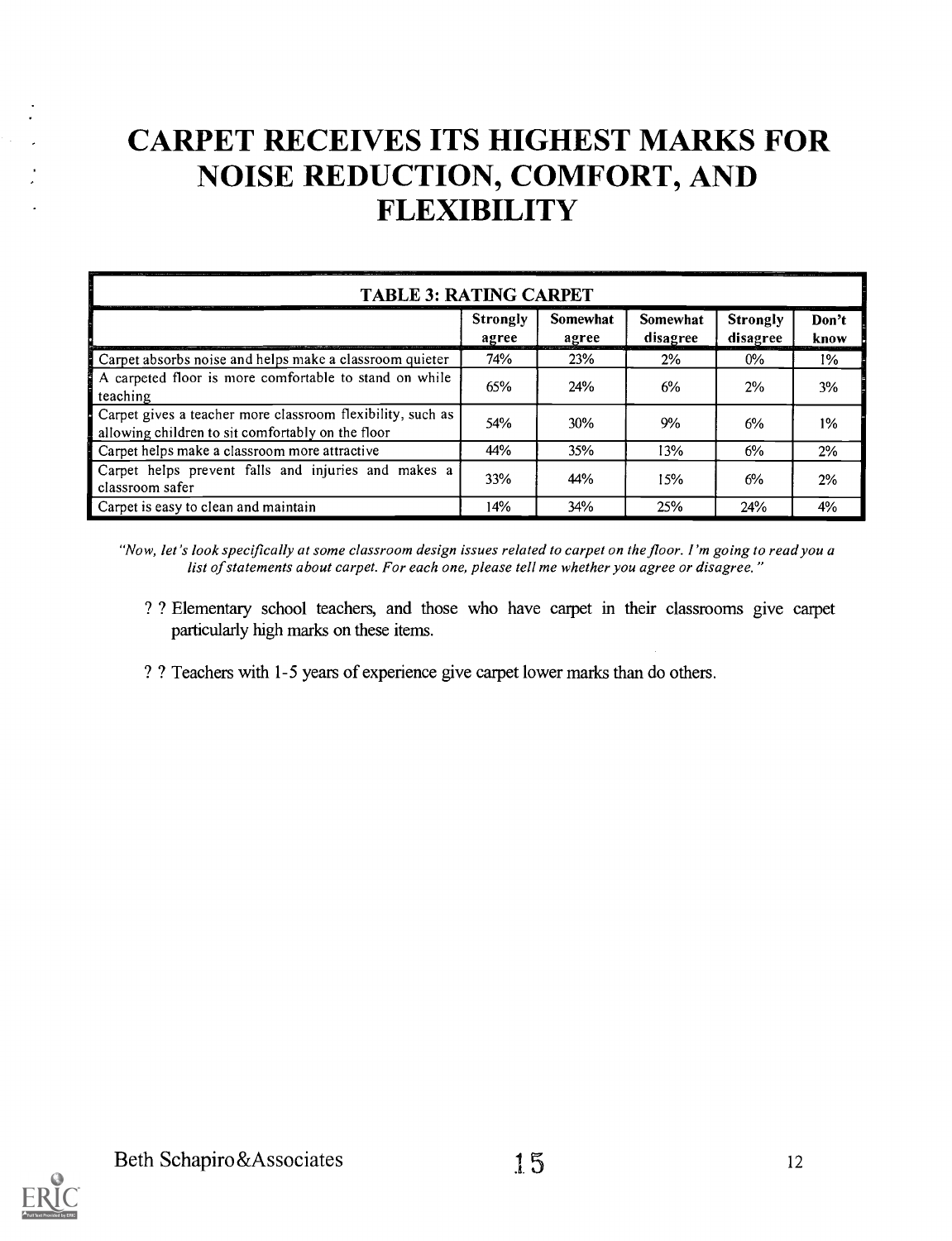# CARPET IS APPROPRIATE IN THE OVERWHELMING MAJORITY OF **CLASSROOMS**



? ? Midwest (41%) and elementary (38%) teachers are especially likely to say that carpet is inappropriate in their classrooms because of the subject matter they teach.

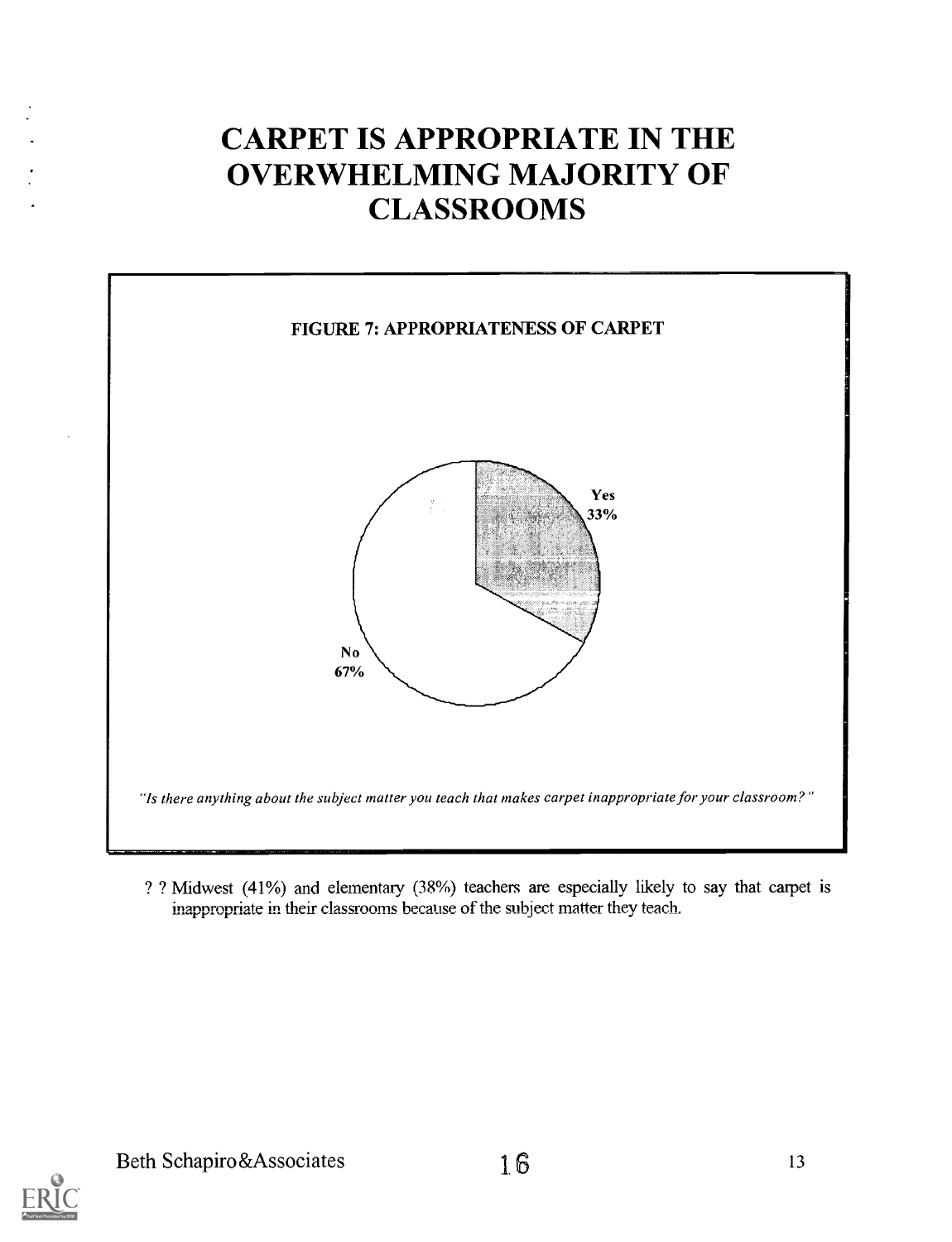#### APPENDIX A: REGIONAL GROUPINGS

# West coast<br>
Alaska<br>
Midwest<br>
Millinois

California Indiana Hawaii Michigan Oregon Minnesota<br>Washington Ohio Washington

# South<br>Alabama

Alabama **Northeast**<br>Arkansas Connecticut Arkansas Connecticut<br>Florida Delaware Kentucky Maine<br>
Louisiana Maryland<br>
Maryland Louisiana Mississippi Massachusetts South Carolina<br>Tennessee Virginia Pennsylvania West Virginia Rhode Island

# **Rocky Mountain/Farm states**<br>Colorado

Colorado Southwest<br>Idaho Arizona Idaho Arizona Iowa New Mexico Kansas Oklahoma Missouri Texas **Montana** Nebraska Nevada North Dakota South Dakota Utah Wyoming

Alaska Illinois Wisconsin

Delaware Georgia District of Columbia<br>Kentucky Maine Maine North Carolina New Hampshire<br>
South Carolina New Jersey New York Vermont

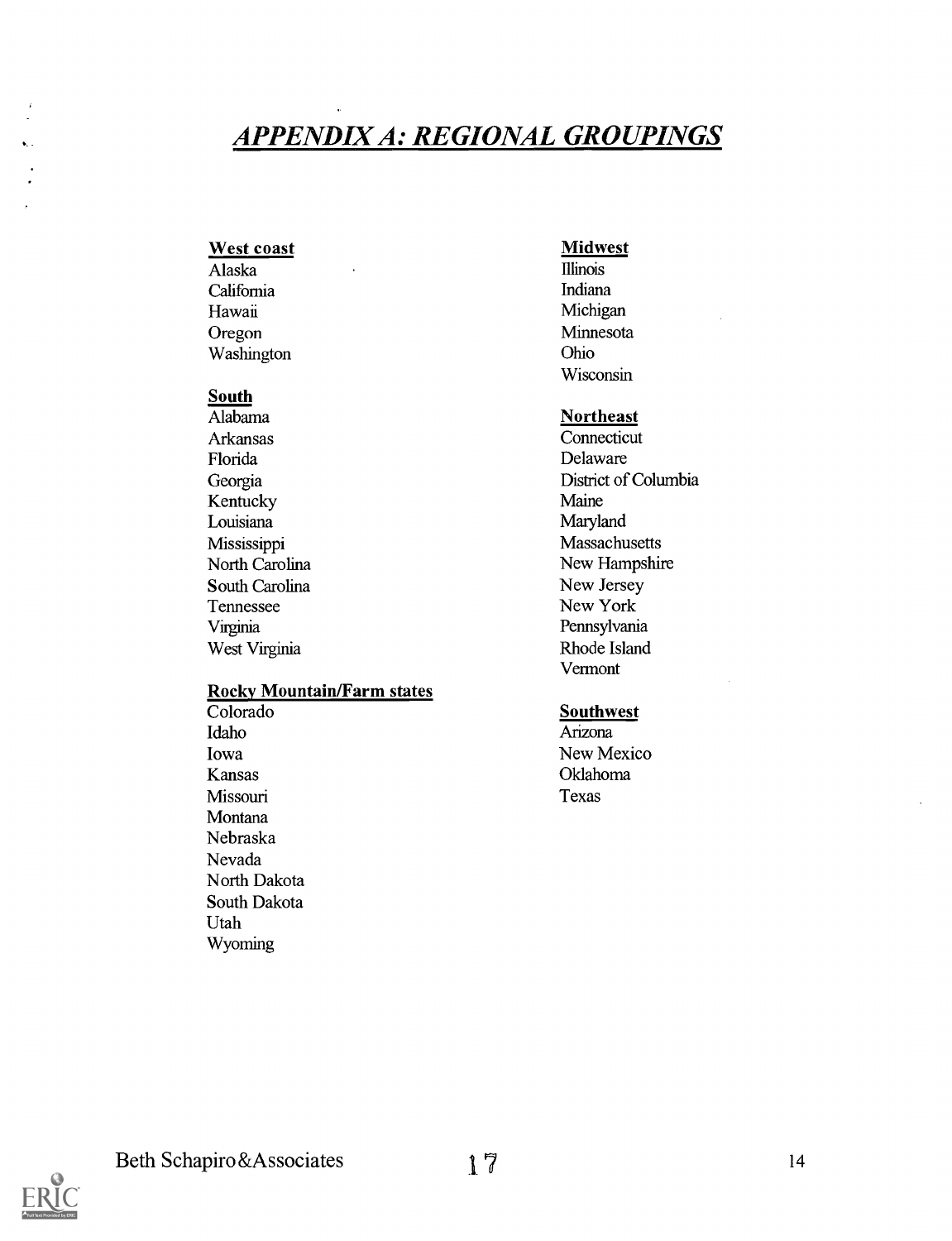

U.S. Department of Education

Office of Educational Research and Improvement (OERI) National Library of Education (NLE) Educational Resources Information Center (ERIC)



#### REPRODUCTION RELEASE

(Specific Document)

#### L DOCUMENT IDENTIFICATION:

| National Survey of Public School Teachers<br>Title: |                          |
|-----------------------------------------------------|--------------------------|
| Author(s):<br>Beth Shapiro & Associates             |                          |
| Corporate Source:                                   | <b>Publication Date:</b> |
| Carpet and Rug Institute                            | 2001                     |

#### II. REPRODUCTION RELEASE:

In order to disseminate as widely as possible timely and significant materials of interest to the educational community, documents announced in the monthly abstract journal of the ERIC system, Resources in Education (RIE), are usually made available to users in microfiche, reproduced paper copy, and electronic media, and sold through the ERIC Document Reproduction Service (EDRS). Credit is given to the source of each document, and, if reproduction release is granted, one of the following notices is affixed to the document.

If permission is granted to reproduce and disseminate the identified document, please CHECK ONE of the following three options and sign at the bottom of the page.

| affixed to all Level 1 documents                                                                    | The sample sticker shown below will be<br>affixed to all Level 2A documents                                                                                                                                                                                                                                                                                                                                                       | The sample sticker shown below will be<br>affixed to all Level 2B documents                               |
|-----------------------------------------------------------------------------------------------------|-----------------------------------------------------------------------------------------------------------------------------------------------------------------------------------------------------------------------------------------------------------------------------------------------------------------------------------------------------------------------------------------------------------------------------------|-----------------------------------------------------------------------------------------------------------|
| PERMISSION TO REPRODUCE AND<br>DISSEMINATE THIS MATERIAL HAS<br><b>BEEN GRANTED BY</b>              | PERMISSION TO REPRODUCE AND<br>DISSEMINATE THIS MATERIAL IN<br>MICROFICHE, AND IN ELECTRONIC MEDIA<br>FOR ERIC COLLECTION SUBSCRIBERS ONLY.<br><b>HAS BEEN GRANTED BY</b>                                                                                                                                                                                                                                                         | PERMISSION TO REPRODUCE AND<br>DISSEMINATE THIS MATERIAL IN<br><b>MICROFICHE ONLY HAS BEEN GRANTED BY</b> |
|                                                                                                     | TO THE EDUCATIONAL RESOURCES                                                                                                                                                                                                                                                                                                                                                                                                      | TO THE EDUCATIONAL RESOURCES                                                                              |
| TO THE EDUCATIONAL RESOURCES<br><b>INFORMATION CENTER (ERIC)</b><br>1                               | <b>INFORMATION CENTER (ERIC)</b><br>2A                                                                                                                                                                                                                                                                                                                                                                                            | <b>INFORMATION CENTER (ERIC)</b><br>28                                                                    |
| Level 1                                                                                             | Level 2A                                                                                                                                                                                                                                                                                                                                                                                                                          | Level 2B                                                                                                  |
|                                                                                                     |                                                                                                                                                                                                                                                                                                                                                                                                                                   |                                                                                                           |
| Check here for Level 1 release, permitting<br>reproduction and dissemination in microfiche or other | Check here for Level 2A release, permitting<br>reproduction and dissemination in microfiche and in                                                                                                                                                                                                                                                                                                                                | Check here for Level 2B release, permitting<br>reproduction and dissemination in microfiche only          |
| ERIC archival media (e.g., electronic) and paper<br>copy.                                           | electronic media for ERIC archival collection<br>subscribers only                                                                                                                                                                                                                                                                                                                                                                 |                                                                                                           |
|                                                                                                     | Documents will be processed as indicated provided reproduction quality permits.<br>If permission to reproduce is granted, but no box is checked, documents will be processed at Level 1.                                                                                                                                                                                                                                          |                                                                                                           |
| to satisfy information needs of educators in response to discrete inquiries.                        | I hereby grant to the Educational Resources Information Center (ERIC) nonexclusive permission to reproduce and disseminate this document<br>as indicated above. Reproduction from the ERIC microfiche or electronic media by persons other than ERIC employees and its system<br>contractors requires permission from the copyright holder. Exception is made for non-profit reproduction by libraries and other service agencies |                                                                                                           |
| Signature:                                                                                          | Printed Name/Position/Title:<br>Stever                                                                                                                                                                                                                                                                                                                                                                                            |                                                                                                           |
| Sign<br>here, $\rightarrow$<br>Organization/Address:<br><b>ISE</b>                                  | Telephone:<br>ᄀᇰᇋ<br>E-Mail Address:                                                                                                                                                                                                                                                                                                                                                                                              | Scitistaction<br>Date:                                                                                    |